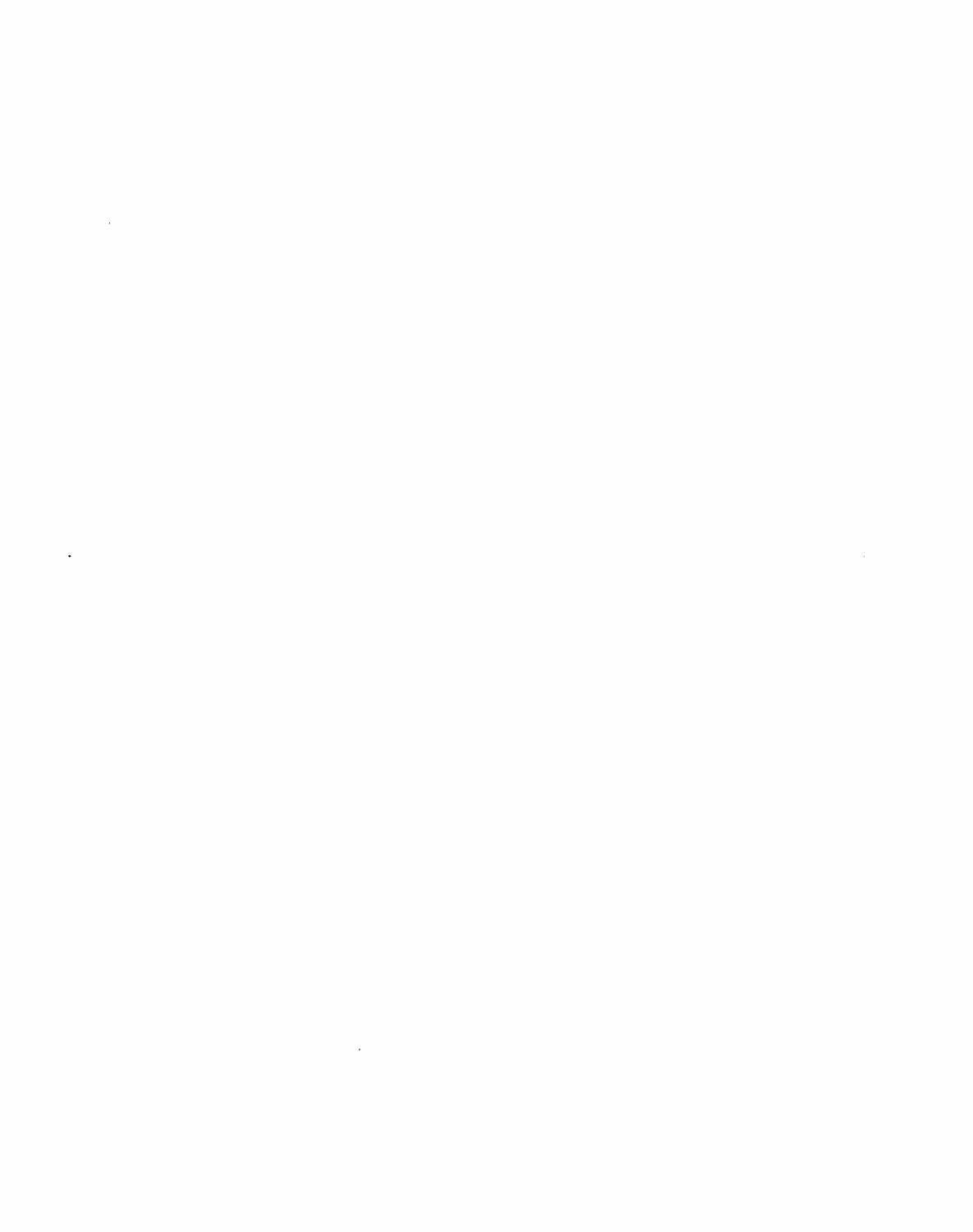

# $R_{\text{F}}^{\text{RECEIVED}}$ <sub>7012</sub> APR MAG *of Brookline*  $\frac{60+0.0001}{2}$  *Massachusetts* :OWN CF [3 <OCJKLINE

BOARD OF APPEALS Enid Starr, Co-Chair Jesse Geller, Co-Chair Christopher Hussey

Town Hall, 1<sup>st</sup> Floor 333 Washington Street Brookline, MA 02445-6899 (617) 730-2010 Fax (617) 730-2043

Patrick J. Ward, Clerk

TOWN OF BROOKLINE BOARD OF APPEALS CASE NO. BOA 2012-0014

Petitioner, Sintetos, Christopher/Cabot Tree Realty Trust, applied to the Building Commissioner to install a backup generator within the front yard setback on the Cabot Street side of the lot. The application was denied and an appeal was taken to this Board.

On March 16,2012 the Board met and determined that the properties affected were those shown on a schedule in accordance with the certification prepared by the Assessors of the Town of Brookline and approved by the Board of Appeals and fixed April 5, 2012 at 7:00 p.m. in the Selectmen's hearing room as the time and place of a hearing on the appeal. Notice of the hearing was mailed to the Petitioner, to their attorney (if any) of record, to the owners of the properties deemed by the Board to be affected as they appeared on the most recent local tax list, to the Planning Board and to all others required by law. Notice of the hearing was published on March 15, 2012 and March 22, 2012 in the Brookline Tab, a newspaper published in Brookline. A copy of said notice is as follows:

 $\mathbf{1}$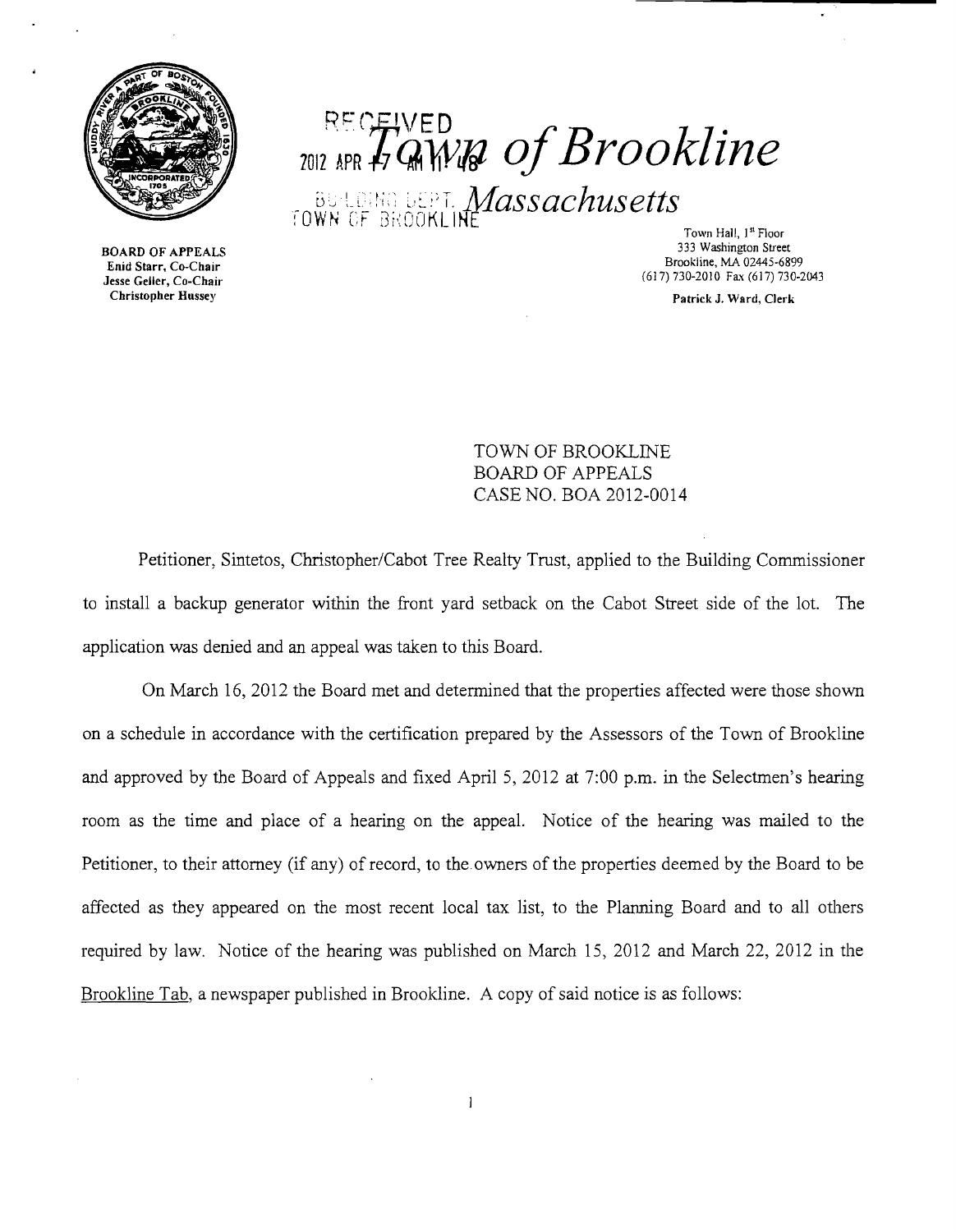# NOTICE OF HEARING

# Pursuant to M.G.L., C. 39, sections 23A & 23B, the Board of Appeals will conduct a public hearing to discuss the following case:

Petitioner: SINTETOS, CHRISTOPHER/CABOT TREE REALTY TRUST Owner: SINTETOS, CHRISTOPHER/CABOT TREE REALTY TRUST Location of Premises: 130 CABOT ST Date of Hearing: April 05, 2012 Time of Hearing: 07:00 PM Place of Hearing: Selectmen's Hearing Room, 6<sup>th</sup>. floor

A public hearing will be held for a variance and/or a special permit from

## 5.43; Exceptions to Yard and Setback Requirements, special permit required.

## 5.50; Front Yard Requirements, variance required.

# 5.53; Accessory Buildings In Front Yards, variance required.

Of the Zoning By-Law to INSTALL BACK-UP GENERATOR IN FRONT YARD REQUIRING BOA RELIEF.

## at 130 CABOT ST

## Said Premise located in a S-25 (Single-family) Residential district.

*Hearings, once opened, may be continued by the Chair to a date and time certain. No further notice will be mailed to abutters or advertised in the TAB. Questions regarding whether a hearing has been continued, or the date and time ofany hearing may be directed to the Zoning Administrator at 617-730 2134 or check meeting calendar at:* 

*http://calendars.town.brookline.ma.usIMasterTownCalendarl?FormID=158* 

The Town of Brookline does not discriminate on the basis of disability in admission to, access to, or *operations ofits programs, services or activities. Individuals who need auxiliary aidsfor effective*  communication in programs and services of the Town of Brookline are invited to make their needs *known to the ADA Coordinator, Stephen Bressler, Town ofBrookline,* 11 *Pierce Street, Brookline, .MA 02445. Telephone:* (617) *730-2330,. TDD (617)-730-2327.* 

> Enid Starr Jesse Geller Christopher Hussey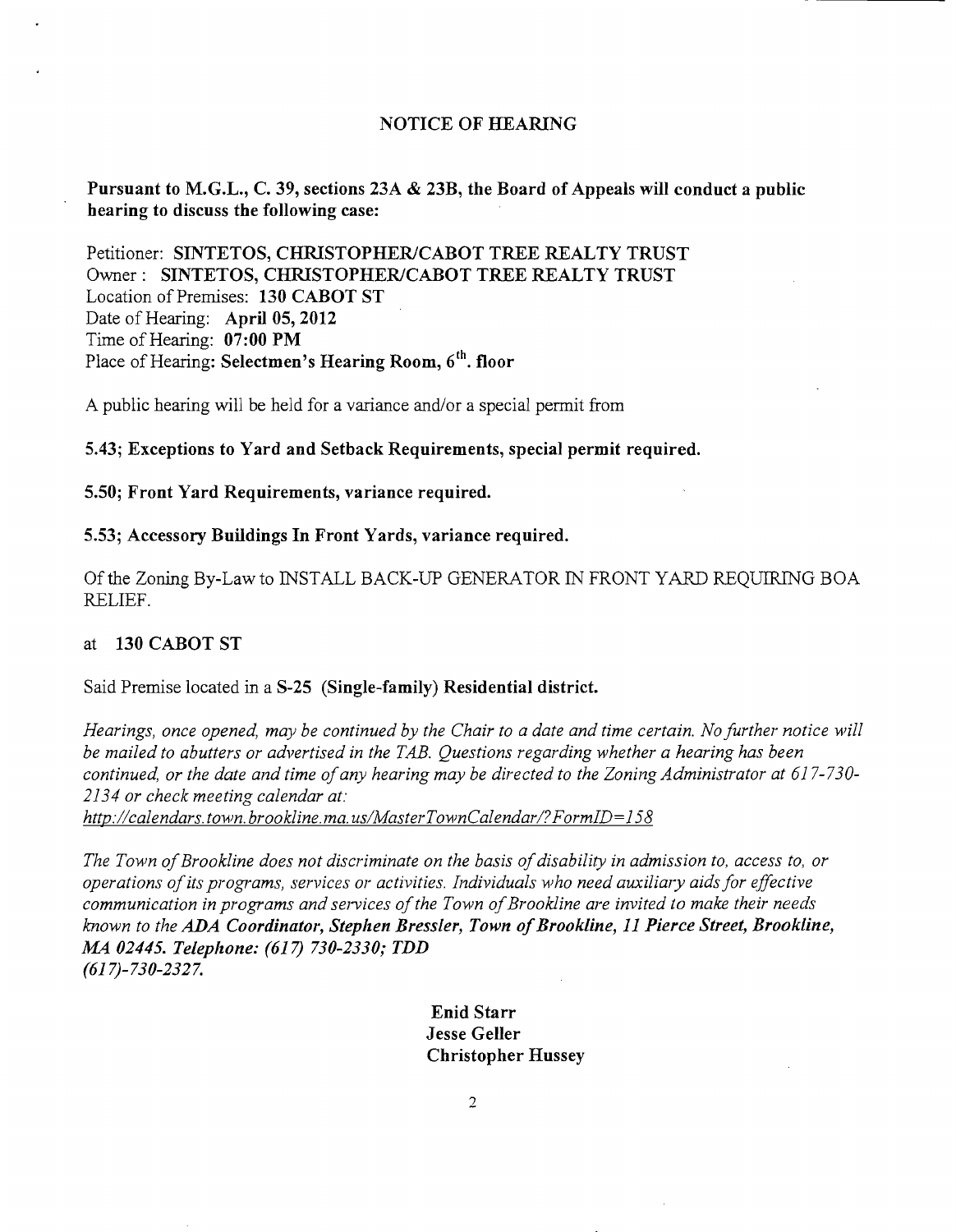At the time and place specified in the notice, this Board held a public hearing. Present at the hearing were Board Members, Jonathan Book, Christopher Hussey, and Enid Starr. The case was presented by the attorney for the petitioner, Robert L. Allen Jr., 300 Washington Street, Brookline MA 02445.

Mr. Allen described the property located at 130 Cabot Street as a single family home that was constructed in 2000. The home is located at the intersection of Cabot Street and Singletree Road. The property is bordered by a low iron fence and is extensively landscaped so the area interior of the fence is well screened from the street. The surrounding properties are either single family homes or undeveloped lots.

Mr. Allen explained that the applicant, Cabot Tree Realty Trust, seeks to install a backup generator within the front yard setback on the Cabot Street side of the lot. The new generator will be set back approximately 15' from the front lot line and will be installed behind the existing fence, where the fence jogs in to avoid a manhole cover, and landscaping. The generator should have extremely limited visibility from the street. The applicant intends to install a new fence and several new yews to cover the generator from street view.

Regarding the generator, Mr. Allen showed a photograph of the generator and explained that it is a Generac Model #5887, which is an Air-Cooled Liquid Propane Natural Gas powered standby generator without transfer switch. It performs operation very quietly which means that users can comfortably carry on with their routine work without disturbing their neighbors. The dimensions of the generator are 48 inches in length, 25 inches wide, and 29 inches tall. When operating in normal mode, the generator has a dB rating of 66 at a 23 foot distance. The Town allows a maximum of 80 dB for a generator. The proposed generator is well below the Town maximum. Mr. Allen informed the Board that any testing of the generator would be done during the day.

3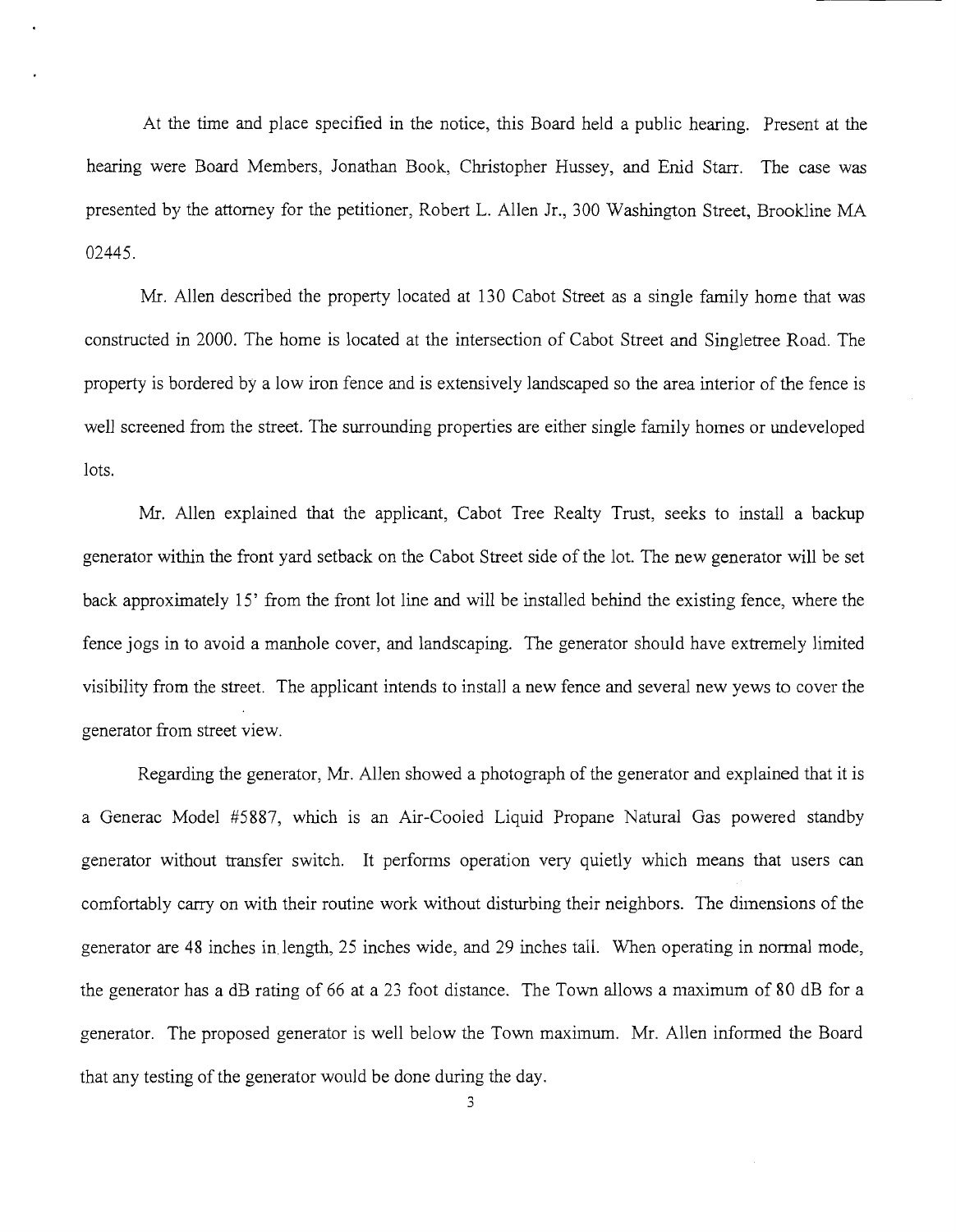Mr. Allen then described some of the zoning relief requested, stating that the applicant would need relief under Section 5.50 regarding Front Yard Setback. Under the bylaw, a setback of thirty feet is required. The proposal sets forth a fifteen foot setback and, therefore, a special permit is required. Mr. Allen reminded the Board that under Section 5.43 the Board may by special permit waive yard and setback requirements if counterbalancing amenities are provided. Mr. Allen reiterated that counterbalancing amenities would include additional landscaping to screen the generator and installation of a new fence or retaining wall to match existing fence. Mr. Allen stated that the applicant met the requirements for a special permit under Section 9.05. The specific site is an appropriate location for such use. The generator would connect to an existing gas pipe on the property and would limit the amount of further construction on the property. The use will not adversely affect the neighborhood. The Generac 5887 is an efficient generator with an active decibel level of 60db, which should not be noticeable to neighbors or pedestrians in the immediate area. The counterbalancing amenities will shield the generator from view and provide more trees and greenery to the neighborhood. For the same reasons, there will be no nuisance or serious hazard to vehicles or pedestrians. Adequate and appropriate facilities will be provided for the proper operation and proposed use. The proposed generator is a top of the line generator, energy efficient, quiet and small.

Board member Hussey suggested a more appropriate plan for sound proofing the generator, stating that fencing may be more appropriate than landscaping.

Chairman Starr asked whether anyone in attendance wished to speak in favor of or against the proposal. No one rose to speak for or against the proposal.

Courtney Synowiec, Planner, delivered the findings of the Planning Board:

# **Section 5.50 -** Front Yard Setback **Section 5.53** - Accessory Buildings in Front Yards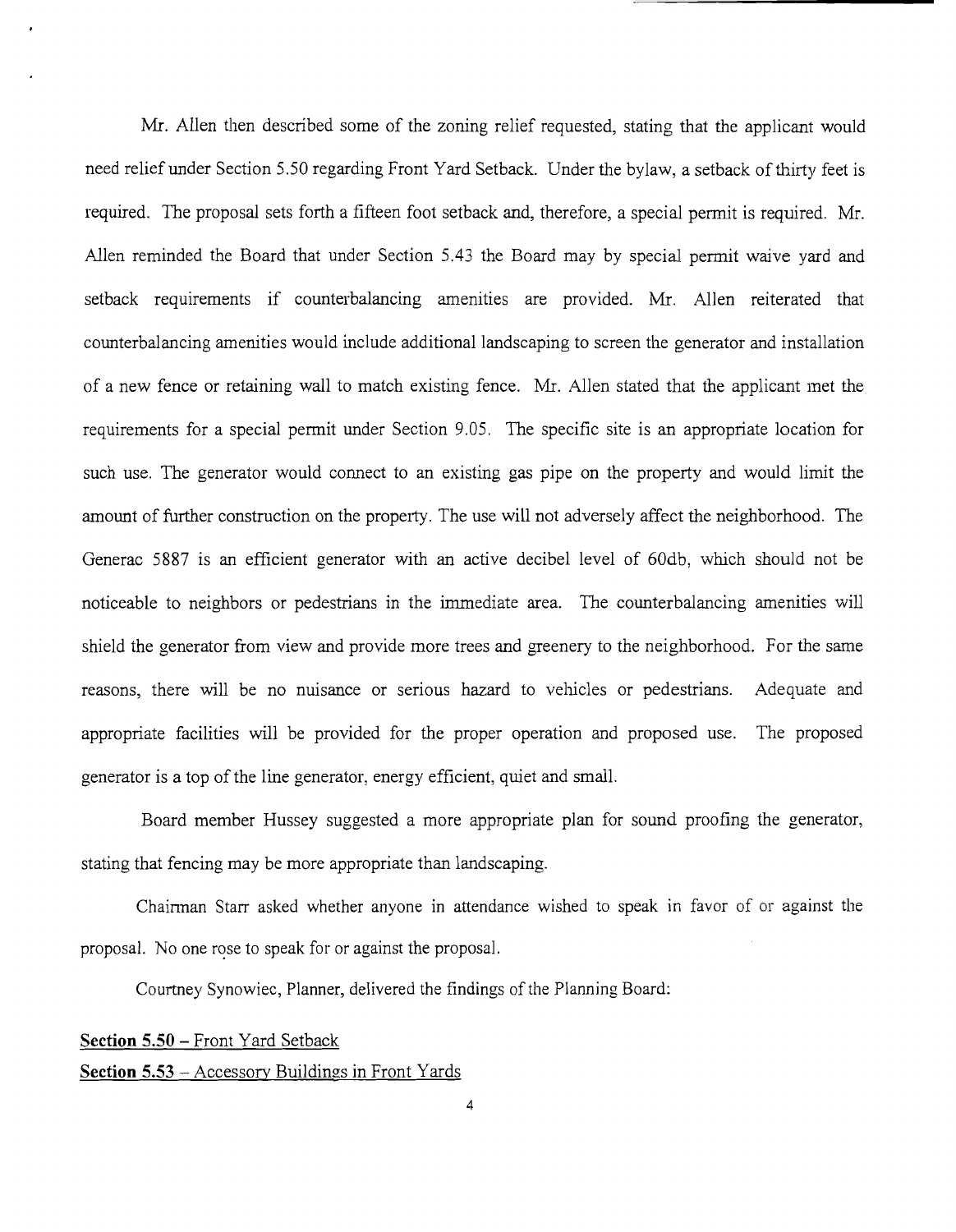| Dimensional Requirements  | <b>Required Existing Proposed</b> |     | <b>Relief</b>   |
|---------------------------|-----------------------------------|-----|-----------------|
| <b>Front Yard Setback</b> | 30'                               | n/a | Special Permit* |

\*Under *Section* **5.43,** the Board of Appeals may by special permit waive yard and setback requirements if counterbalancing amenities are provided. The applicant is proposing to provide additional landscaping to screen the generator as a counterbalancing amenity.

## **Section 8.02.2** - Alteration or Extension

A special permit is required to alter a pre-existing non-conforming structure or use.

Ms. Synowiec stated that the Planning Board is generally supportive of this proposal. Although there are a number of other locations on the property where the generator could be installed outside the setback, including the location to the rear of the home where six air conditioning condensers are located, the proposed location in the front yard should not be visible from the street and should be sufficiently far from neighboring properties to prevent any negative impacts created by the noise of the generator.

Therefore, the Planning Board approves the plans by CBA Landscape Architects, dated 1/6112, subject to the following conditions:

- 1. Prior to the issuance of a building permit, the applicant shall submit a final landscape plan indicating all counterbalancing amenities subject to the review and approval of the Assistant Director of Regulatory Planning.
- 2. Prior to the issuance of a building permit, the applicant shall submit to the Building Commissioner for review and approval for conformance to the Board of Appeals decision: 1) a fmal site plan stamped and signed by a registered engineer or land surveyor; and 2) evidence that the Board of Appeals decision has been recorded at the Registry of Deeds.

Chairman Starr then called upon Michael Yanovitch, Assistant Building Commissioner, to deliver the comments of the Building Department. Mr. Yanovitch reported that the Building Department's main concern was the sound, which was addressed by Attorney Allen, thus he was supportive of the requested relief.

The Board, having heard all the testimony, had no further issues to discuss. The Board then detennined, by unanimous vote that the requirements of **Sections 5.50, 5.53,** and **8.02.2** of the bylaw had been met to warrant the grant of the special permits. The Board made the following specific findings pursuant to said **Section 9.05:**